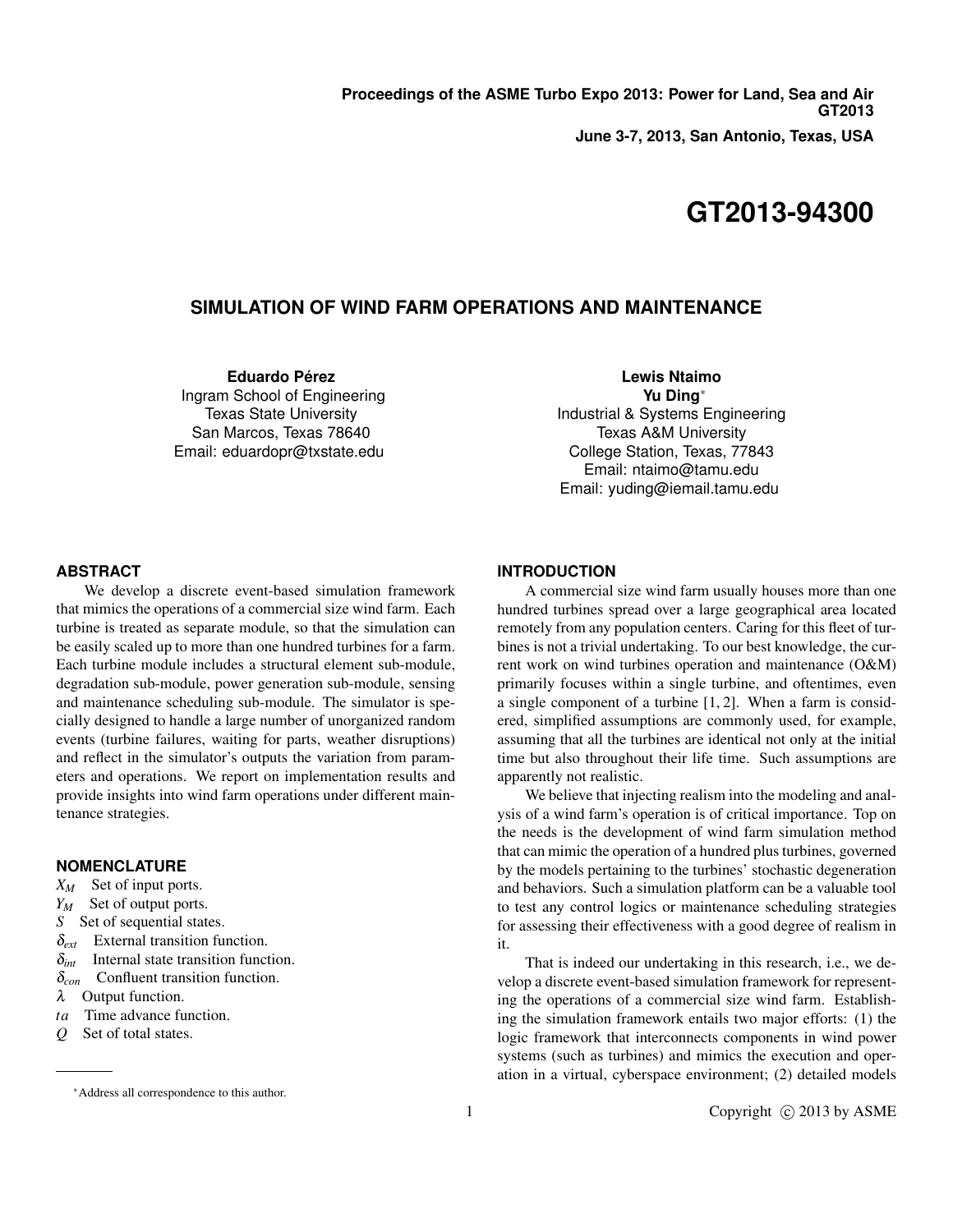that characterize turbine's dynamic responses and deterioration, maintenance scheduling, and local wind prediction.

A viable approach for modeling complex large-scale wind power systems is to use the discrete event system specification (DEVS) formalism [3, 4]. We select DEVS because it allows for modeling multi-scale (time, space and decisions) complex systems. DEVS is a formal modeling and simulation framework based on dynamical systems theory, providing well-defined concepts for coupling atomic and coupled models, hierarchical and modular model construction, and an object-oriented substrate supporting repository reuse. DEVS allows us to build a simulation platform for wind power operations at different granularities: wind turbine, wind farm and power grid and network. In this research, our emphasis is on the turbine and farm level modeling and simulation without getting into the details of how to connect to the power grid.

Specifically, our development involves the following: (a) building wind farm DEVS atomic models; (b) coupling the atomic models to create complex coupled models; (c) building the experimental frame to allow for a suite of simulation experimental choices; (d) computer implementation of the models; and (e) testing and validation of the simulation models. The simulator is specially designed to handle a large number of unorganized random events (turbine failures, waiting for parts, weather disruptions) and reflect in the simulator's outputs the stochasticity from parameters and operations.

The rest of the paper is organized as follows: In the next section, we review related work on wind turbine and wind farm simulations. After that, we provide the details on our simulation model. We also present the overall hierarchical structure and operation of the wind farm simulation. Subsequently, we discuss alternative maintenance scheduling strategies and practices. Finally, we discuss the computational results and end the paper with some concluding remarks and directions for further research.

### **LITERATURE REVIEW**

The phrase *simulation* is used broadly in the wind energy literature. It generally refers to using computational models and running them on computers as a surrogate or replacement of running physical experiments and operations. The simulation models and tools can be categorized into two schools of thought: (a) Monte Carlo-based simulations, which start with random number generations and are based on probability distributions of certain operation characteristics; (b) Numerical simulation based on physical principles such as Finite Element Analysis (FEA) or Computational Fluid Dynamics (CFD) models or tools. The two schools of thought can be in principle combined, even though actually doing so is not very common, because Monte Carlo-based simulations required a large number of replications of running a computer model, while each individual running of a FEA or CFD model is already computationally expensive. As a result, the two schools of thought have so far proceeded more or less in parallel.

Our research in this paper is in the line of Monte Carlo-based simulations rather than of the physics-based numerical simulations. The latter is almost always conducted for individual turbines (more precisely, individual components of a turbine). It is difficult to imagine, in any foreseeable future, the feasibility of running a farm size FEA or CFD model. Nonetheless, readers interested in the physics-based numerical simulation should be aware that National Renewable Energy Lab in the US and Risø National Lab in Denmark, the two leading organizations in wind energy technology, have developed their own aeroelastic computer simulation tools [5–7].

Monte Carlo-based simulations are based, quite naturally, on collecting and analyzing of the historical failure and operation data to elucidate a turbine's failure probability and operation characteristics. The idea is to use the historical data to fit certain probability distributions, which then yield a number of commonly used statistics such as the mean time to failure (MTTF) [8–14] . The popular distribution here, as in other reliability analysis, is the Weibull distribution. Recent work by Tavner et al. [15, 16] and Guo et al. [17] used the non-homogeneous Poisson process to handle the cases where the number of failures is provided but the actual time when a failure takes place is missing. Existing simulations were conducted generally for studying a specific objective, including evaluating the effectiveness of maintenance actions [18–20], assessing the impact of turbine reliability on power generation [21, 22], comparing turbine siting choices [23], and validating operational strategies [11, 18].

The limitations of the current Monte Carlo-based simulation can be summarized as: (a) The current models are generally oversimplified. Most were performed on a single turbine, or a farm but with the assumption of identical turbines. Stochasticity resulting from different weather profiles, wind turbine types, operational strategies were generally not considered but should have been. (b) The existing work lacks decision-making ability inside the simulation models. That is to say, there is no integrated framework for wind farm operations in which simulations can interact with decision-making modules during simulation runs. As a result, people can evaluate the impact of a fixed schedule maintenance which does not change throughout the turbine's life cycle but could not do so for anything more sophisticated. To our best knowledge, the only exception is our most recent work, attempting on modeling with sufficient granualarity a wind farm's operation [24]. The limitation of that work, since it is the first of this kind, is that each turbine was simplified to the consideration of a single component, or equivalently, assuming that only one major component deteriorates over the time, while other components remain unchanged.

In this paper, we extend our previous work by modeling four major components for each turbine, a much more realistic treatment than that in [24]. Not only are extra models needed for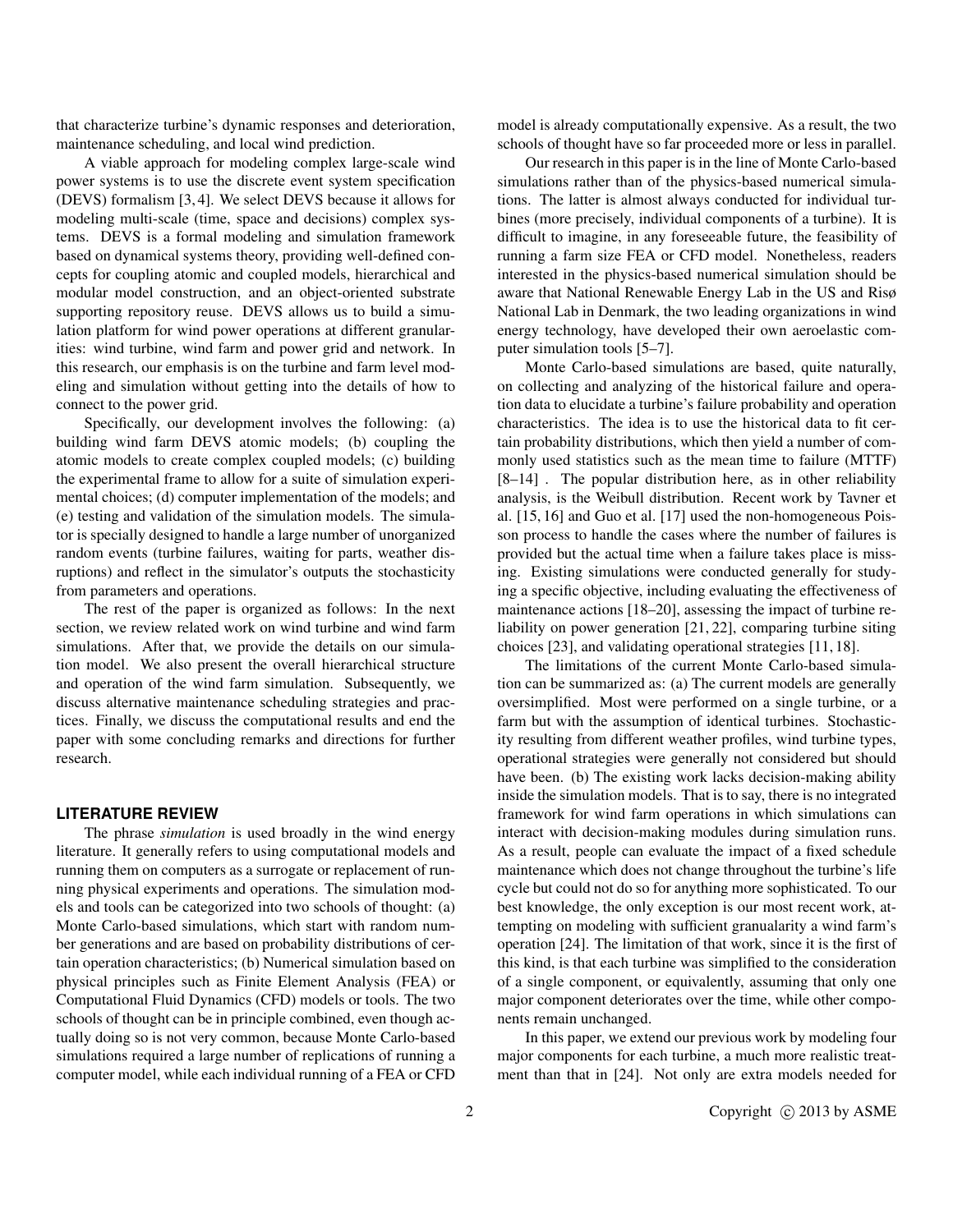representing the additional components, more importantly, the corresponding atomic models for maintenance scheduling and dispatch are different and need to be developed in this paper.

#### **SIMULATION MODEL**

DEVS allows for building complex models using a bottomup approach, starting with *atomic* models and then coupling them to create *coupled* models. Each atomic model has input ports and output ports through which the couplings are done. These couplings allow for exchange of messages between coupled models. The inputs ports allow for the atomic model to receive inputs from outside the model, process the inputs, and generate output through the output ports. The dynamic behavior is captured within the atomic model using a set of *states* and *functions*. We use Parallel DEVS which allows for processing multiple inputs simultaneous. More formally, a Parallel DEVS atomic model is a structure and is defined as follows:

$$
DEVS = (X, Y, S, \delta_{ext}, \delta_{int}, \delta_{con}, \lambda, ta),
$$
 (1)

where

 $X = \{(p, v) | p \in \text{IPorts}, v \in X_p\}$  is the set of input ports and values, where *IPorts* is the set of input ports;

 $Y = \{(p, v) | p \in \text{OPorts}, v \in Y_p\}$  is the set of output ports and values;

*S* is the set of sequential states;

 $\delta_{ext}$ :  $Q \times X^b \rightarrow S$  is the *external transition* function, where *X b* is a set of *bags* over elements in *X* and *Q* is the set of total states;

 $\delta_{int}: S \to S$  is the *internal state transition* function;

 $\delta_{con} : Q \times X^b \to S$  is the *confluent transition* function;

 $\lambda: S \to Y^b$  is the output function;

 $ta: S \rightarrow R_{0,\infty}^+$  is the *time advance* function; and

 $Q := \{(s, e) | s \in S, 0 \leq e \leq ta(s) \}$  is the set of total states, where *s* is the state and *e* is the elapsed time.

At any given time, a DEVS atomic model is in some state *s* and if no external events occur, the model remains in state *s* for a time  $ta(s) \in [0, \infty]$ . When this time elapses the system outputs the value,  $\lambda(s)$ , and transitions to a state  $s' = \delta_{int}(s)$ . The model remains in the current state for ever (passive) if  $ta(s) = \infty$ . In a DEVS atomic model an output can only be generated after an internal transition. If an external event  $x \in X$  occurs when the model is state  $(s, e)$  with  $e \leq ta(s)$ , it transitions to state  $s' =$  $\delta_{ext}(s, e, x)$ . The *external transition* function determines the new state when an external event occurs, while the *internal transition* function determines new state when no events occur since the last

transition. The *confluent function* decides the next state in cases when there is a collision, that is, when there is an external event exactly when an internal transition has to occur.

The DEVS specification includes external interface, components (atomic or coupled models), and the coupling relations to enable constructing models from components. Formally, let *EIC*, *EOC* and *IC* respectively denote the external input coupling, external output coupling and internal coupling. Then a coupled model *N* is defined mathematically as follows:

$$
N = (X, Y, D, \{M_d \mid d \in D\}, EIC, EOC, IC), \tag{2}
$$

where *D* is the set of component names, and for each  $d \in D$ ,

$$
M_d = (X_d, Y_d, S, \delta_{ext}, \delta_{int}, \delta_{con}, \lambda, ta)
$$

is a DEVS model with

$$
X_d = \{(p, v) | p \in \text{IPorts}_d, v \in X_p\}
$$

and

$$
Y_d = \{ (p, v) | p \in \text{OPorts}_d, v \in Y_p \}.
$$

The external input coupling, *EIC*, connect external inputs to component inputs:

$$
EIC \subseteq \{((N, ip_N), (d, ip_d)) \mid ip_N \in IPorts, d \in D, ip_d \in IPorts_d\}.
$$

Similarly, the external output coupling, *EOC*, connect external outputs to component outputs:

$$
EOC \subseteq \{ ((N, op_d), (N, op_N)) \mid op_N \in OPorts, d \in D, op_d \in OPorts_d \}
$$

Finally, the internal coupling, *IC*, connect component outputs to component inputs:

$$
IC \subseteq \{((a, op_a), (b, ip_b)) \mid a, b \in D, op_a \in \text{OPorts}_a, ip_b \in \text{IPorts}_b\}.
$$

DEVS does not allow for an output port of a component to be connected to an input port of the same component. Thus in DEVS  $((a, op_a), (b, ip_b) \in IC$  implies  $a \neq b$ . In other words, no direct feedback loops are allowed for each component.

Using the characterizations of DEVS atomic and coupled models in (1) and (2), we abstract a wind farm as a dynamical system with components that interact to produce wind power. To

3 Copyright (c) 2013 by ASME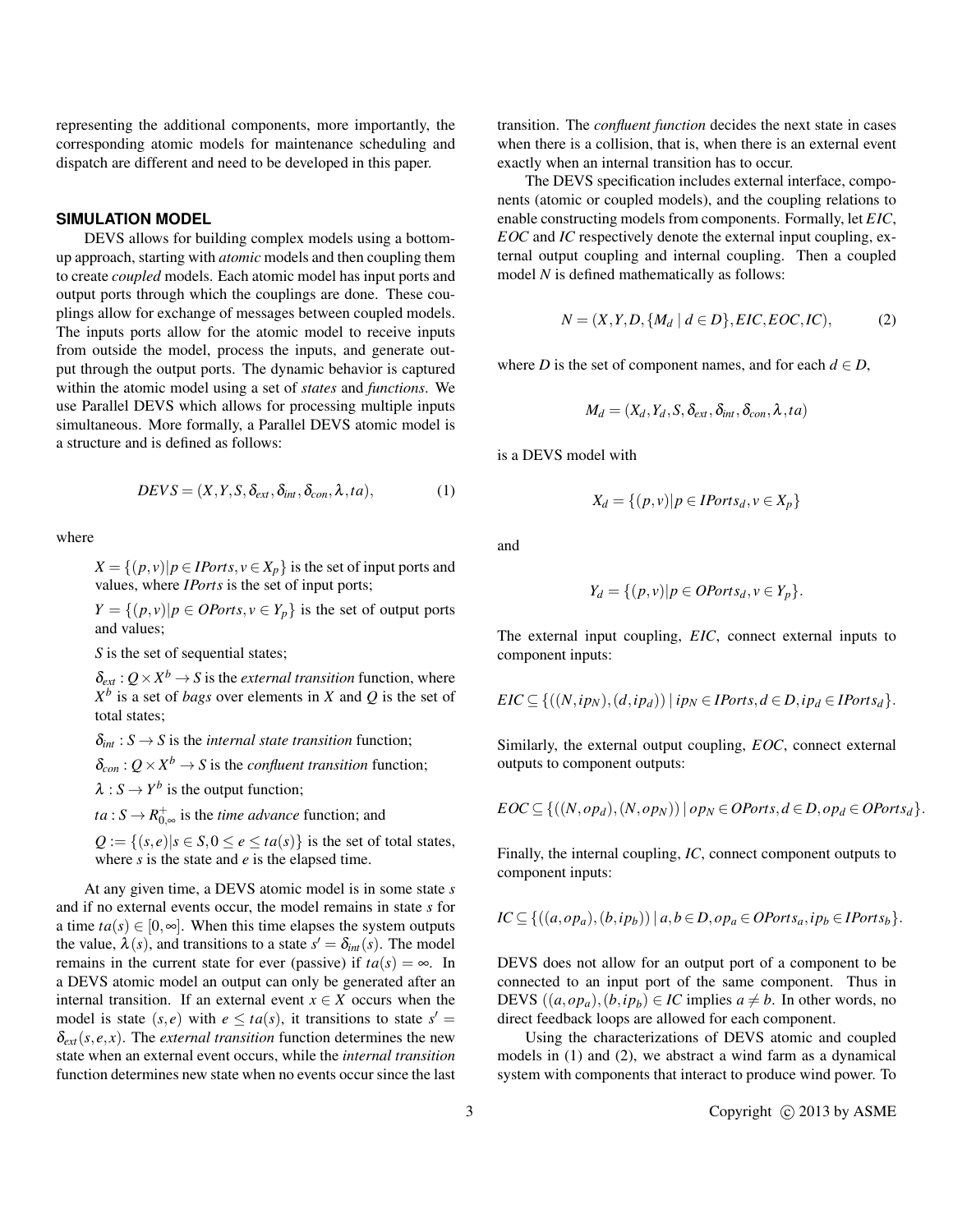

**FIGURE 1**. DEVS wind farm simulation model

build a simulation model of a wind farm, we consider all the critical components associated with wind farm operations and maintenance. Our DEVS wind farm simulation model is depicted in Figure 1. This model comprises three coupled models: wind farm (WF), operations maintenance (OPMNT) and experimental frame (EF). The wind farm coupled model has *n* wind turbines, labeled WTURBINE(1) to WTURBINE(*n*) in the figure. Each wind turbine has *m* components (labeled CMP(1) to CMP(*m*)) that make up the wind turbine. In particular, we model a wind turbine as having four  $(m = 4)$  components: a gearbox  $(CMP(1)),$ power generator (CMP(2)), blades (CMP(3)), and a control system (CMP(4)). We model these components as DEVS atomic models with a set of states and state transition functions based on the actual operations of each component.

Since we are considering condition-based monitoring, we assume that each wind turbine also has smart sensors that allow for evaluating the state/condition of each of the four turbine components. So we use a state evaluation (STEVAL) atomic model to capture this behavior. Finally, each turbine has a power production (PWR PROD) atomic model to compute the power generated by the wind turbine based on the prevailing wind speed, and the conditions of all the turbine components.

To model turbine maintenance activities, we use an operations maintenance coupled model OPMNT. This model comprises two atomic models: the maintenance scheduler

simulation model of a wind farm, we consider all the crit-<br>(MSCHEDR) and maintenance generator (MGENR). As the name implies, MSCHEDR implements different algorithms for scheduling maintenance operations. In particular, we study both scheduled maintenance and condition-based maintenance. The MSCHEDR atomic model communicates with the MGENR atomic model when a maintenance procedure is scheduled. The MGENR atomic model is responsible for generating maintenance jobs at the scheduled times.

> The experimental frame EF is a coupled model and is an important part of the simulation model. It is coupled to both WTURBINE and OPMNT and is used for designing and running experiments of interest by the user/modeler. For example, EF allows the user to specify experimental parameters and performance measures to compute. During simulation runs, the EF collects information of interest such as the amount of power generated, capacity factor, availability and turbine failures. As shown in Figure 1, the EF model is composed of two atomic models: a wind generator (WGENR) and a transducer (TRANSD). The WGENR atomic model is in charge of generating wind speed information for each one of the turbines the wind farm model WF. It allows to compute the wind speed for each WTURBINE based on its location in the wind farm and its height. Finally, the TRANSD atomic model collects information of interest from both WTURBINE and OPMNT, and computes and reports the performance measures specified by the user.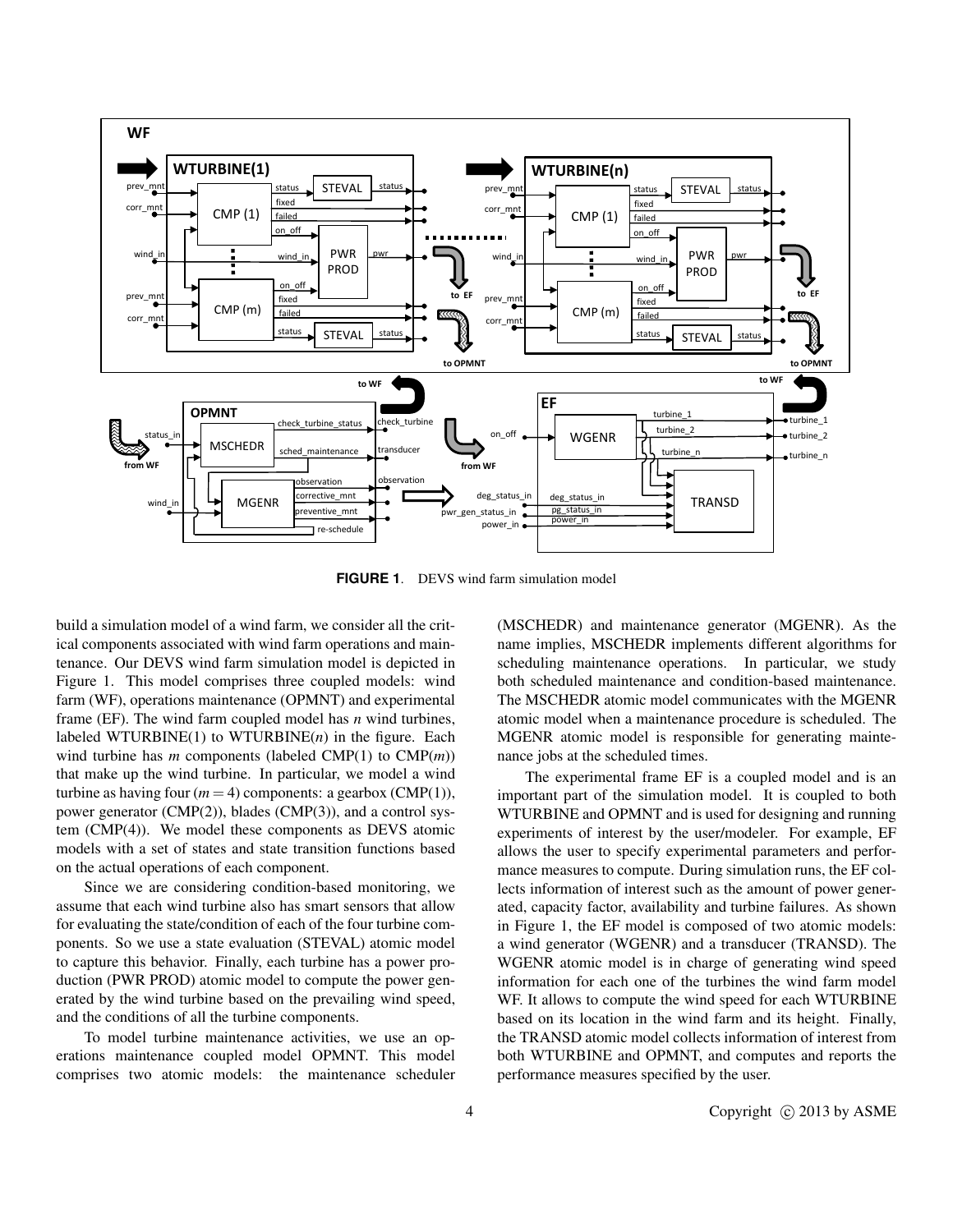Due to limitation in space, we skip details of the operation of each component of our wind farm simulation model and simply provide a description of the operation of one of the components, the power generator atomic model. This is component CMP(2) and its block diagram is shown in Figure 2. This model has two input ports, "prev\_mnt" and "corr\_mnt"; and four output ports, "on off", "fixed", "failed", and "status". CMP(2) is coupled to STEVAL and PWR PROD to enable component status verification and calculation of power produced, respectively.

The degrading behavior of CMP(2) is illustrated using the state transition diagram in Figure 3. For any given turbine component, its health status is categorized at four levels: "normal", the perfect operation state; "alert", a deteriorated state but still safe to operate; "alarm", a deteriorated state that could fail soon; and "fail", the state that the turbine component is no longer functioning. CMP(2) is initialized in state "normal", and its stochastic deterioration is characterized by a probability transition matrix  $P_2$  calculated based on historical data of a wind turbine generator (similar approach is used in weather forecast to characterize the transition from "sunny" to "cloudy" to "overcast" to "raining" etc.):

$$
P_2 = \left(\begin{array}{ccc} 0.995 & 0.004 & 0.001 & 0.000 \\ 0.000 & 0.985 & 0.010 & 0.005 \\ 0.000 & 0.000 & 0.985 & 0.015 \\ 0.000 & 0.000 & 0.000 & 1.000 \end{array}\right).
$$

Assuming no maintenance is performed, the transition matrix shows that after some stochastic time duration the model remains in state "normal" with probability 0.995, or transitions from "normal" to "alert" with probability 0.004, or to "alarm" with probability 0.001. When in state "alert", the model remains in this state with probability 0.985, or transitions to either "alarm" or "fail", with probability 0.010 and 0.005, respectively. The model remains in "alarm" state with probability 0.985 and transitions from "alarm" to "fail" with probability 0.015. Once in the "fail" state, the model remains in this state with probability one. Only after corrective maintenance will the model be reinitialized to "normal" state. While in the operational states "normal", "alert" and "alarm", the model transitions to "off" when the wind speed reaches the cut out limit. When the wind speed is within the turbine operational limits, the model transitions from the "off" state to "checkSate", and then returns to the state it was in before.

Preventive maintenance can be performed while the model is in any of the operational states. In this case, the model transitions to "preventiveM". After preventive maintenance is completed, the model goes to "off", then to "checkState", and finally restarted as new in the "normal" state. Corrective maintenance can only be performed after failure. Thus the model transitions from "fail" to "correctiveM", and is restarted as new in the "normal" state only after corrective maintenance is completed.



**FIGURE 2**. CMP block diagram



**FIGURE 3**. CMP state transition diagram

Please note that since we now model four major components within a turbine, there are three other transition matrices,  $P_1$ ,  $P_3$ , and *P*4, affiliating with CMP(1), CMP(3), and CMP(4), respectively. The structures of  $P_1$  and  $P_3$  are the same as  $P_2$ , namely that they have also four deterioration status and therefore the matrices have a dimension of  $4 \times 4$ . The specific transition probabilities between the states are different, though, for different components, but can still be calculated by using historical operational data. The structure of  $P_4$  (for the control system) is different – it has only two states, either working or failure. As such, the transition matrix  $P_4$  is of dimension  $2 \times 2$ . This different transition matrix is used for the control systems because its hardware is generally reliable and does not exhibit a gradual decline pattern. Rather sudden failures are the predominant failure mode observed for the control system.

In terms of maintenance scheduling, we considered the operation of the wind farm model under two maintenance strategies: scheduled maintenance (SM) and condition-based monitoring (CBM). Under SM, maintenance preventive actions are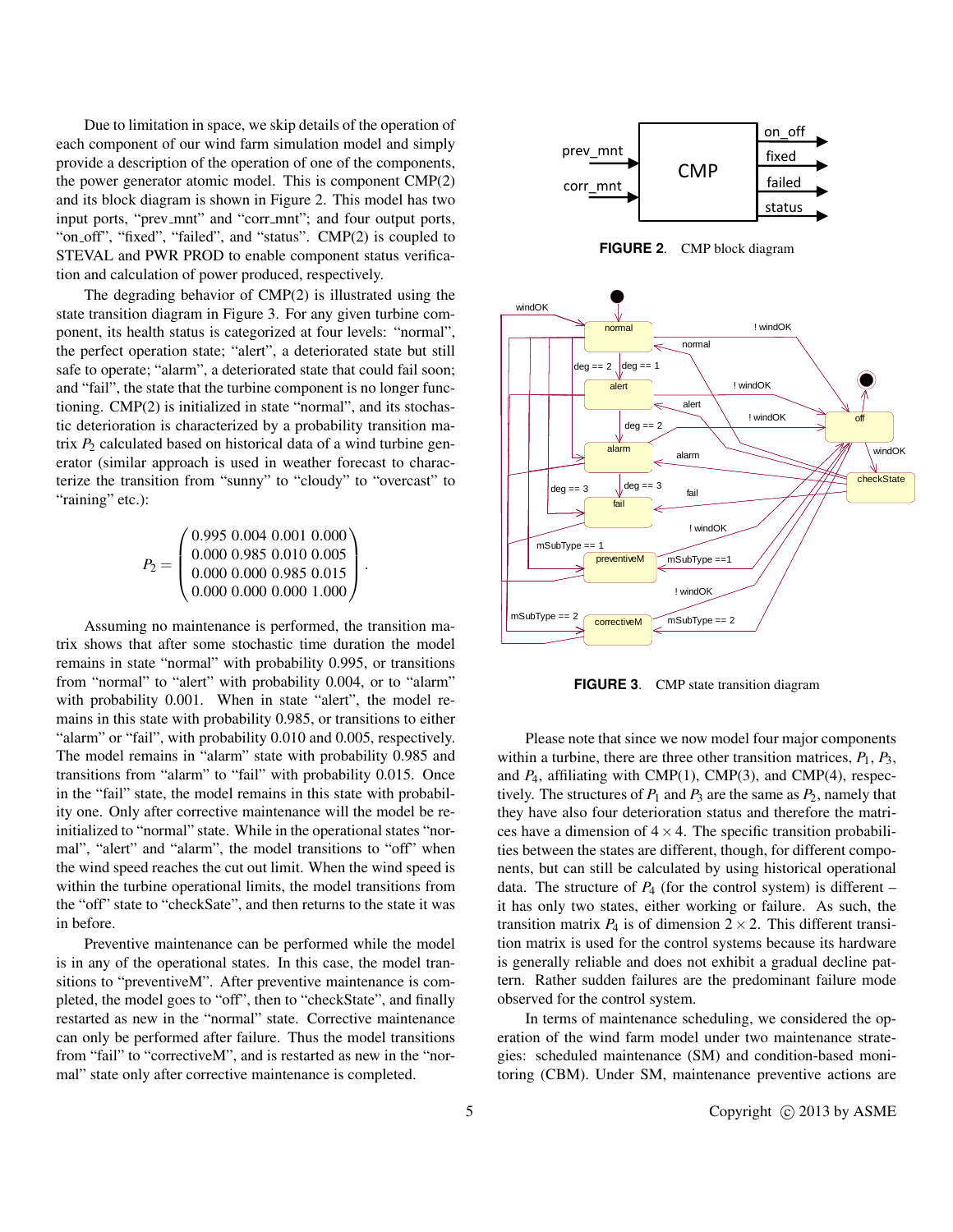scheduled before hand and are performed twice a year. In addition, corrective maintenance corrective actions are performed for unanticipated breakdowns. CBM strategy conducts maintenance preventive actions only when condition monitoring equipment report alarm signals and corrective actions when unanticipated breakdowns occur.

# **APPLICATION**

The simulation model was implemented in DEVS-JAVA which is a java based platform for DEVS. The model simulated a 100-unit wind farm located in West Texas. The wind behavior was modeled using the parameters obtained from the West Texas Mesonet [25].

A computational study was performed to gain management insight regarding wind farm operations and maintenance. Our experiments compared the two maintenance strategies using four performance measurement: systems availability, power generated, capacity factor, and number of failures. The capacity factor is a measurement of the productivity of the wind farm which compares the wind farm production over a given period of time with amount of power the wind farm would have produced at full capacity under ideal condition over the same period of time. We run twenty simulation replications for each maintenance strategy using a time horizon of twenty years. Twenty years is the estimated average lifespan of a wind turbine.

Table 1 reports the simulation results for the average power generation and capacity factor for both maintenance strategies SM and CBM. The mean, standard deviation (Std. Dev.), and 95% confidence interval bounds are reported for each performance measure. The table shows that CBM provides on average a 6.78% higher power generation and capacity factor for the 20-year period compare to SM. In terms of computational run time, the simulation for both maintenance strategies lasted about 0.9 hours on average for a 20-year planning horizon. The experiments were conducted on a Dell X5355 computer with 2 Intel(R) Xeon(R) X processors at 2.66 GHz each with 12.0 GB of RAM.

The average power generated per year for both SM and CBM is depicted in Figure 4. Under CBM the system is able to generate more power every year. The figure shows an initial decreasing pattern for both maintenance strategies. The highest power generation for both strategies occur on the first year because all wind turbines are new and maintenance interruption are limited. CBM achieves a more steady pattern after the fifth year keeping the power generation per year around 640,000 MW.

Table 2 shows the simulation results for the wind farm availability, failures, and maintenance costs under SM and CBM, respectively. The results indicate that CBM provides a 6.75% higher availability of the wind farm for the 20 years time period. The table also shows a lower average number of failures per turbine under CBM. Figure 5 shows the average availability per wind turbine for the 20-year time period. The graphs shows



**FIGURE 4**. Average power generated annually



**FIGURE 5**. Average availability per turbine

that all the turbines were available for a longer period of time under the CBM. The average availability per turbine under CBM was about 94% for the 20-year period. Figure 6 shows the average number of failures per year experienced by the wind farm under both maintenance strategies. An non-decreasing pattern is observed for both maintenance strategies during the first five years. This can be explained by the fact that turbines are new at the beginning of the time period. After five years the average number of failures achieve a steady state and under CBM a lower average number of failures is achieved.

We compared our results to those reported in the literature in Table 3. It seems that our capacity factor are slightly higher than the industry upper bound, and our availability is slightly lower. We believe this difference is caused by still a number of simplifications used in our simulation, for instance, we used the ideal (published) power curve to calculate the power generation under a given wind speed, we so far account for the failures from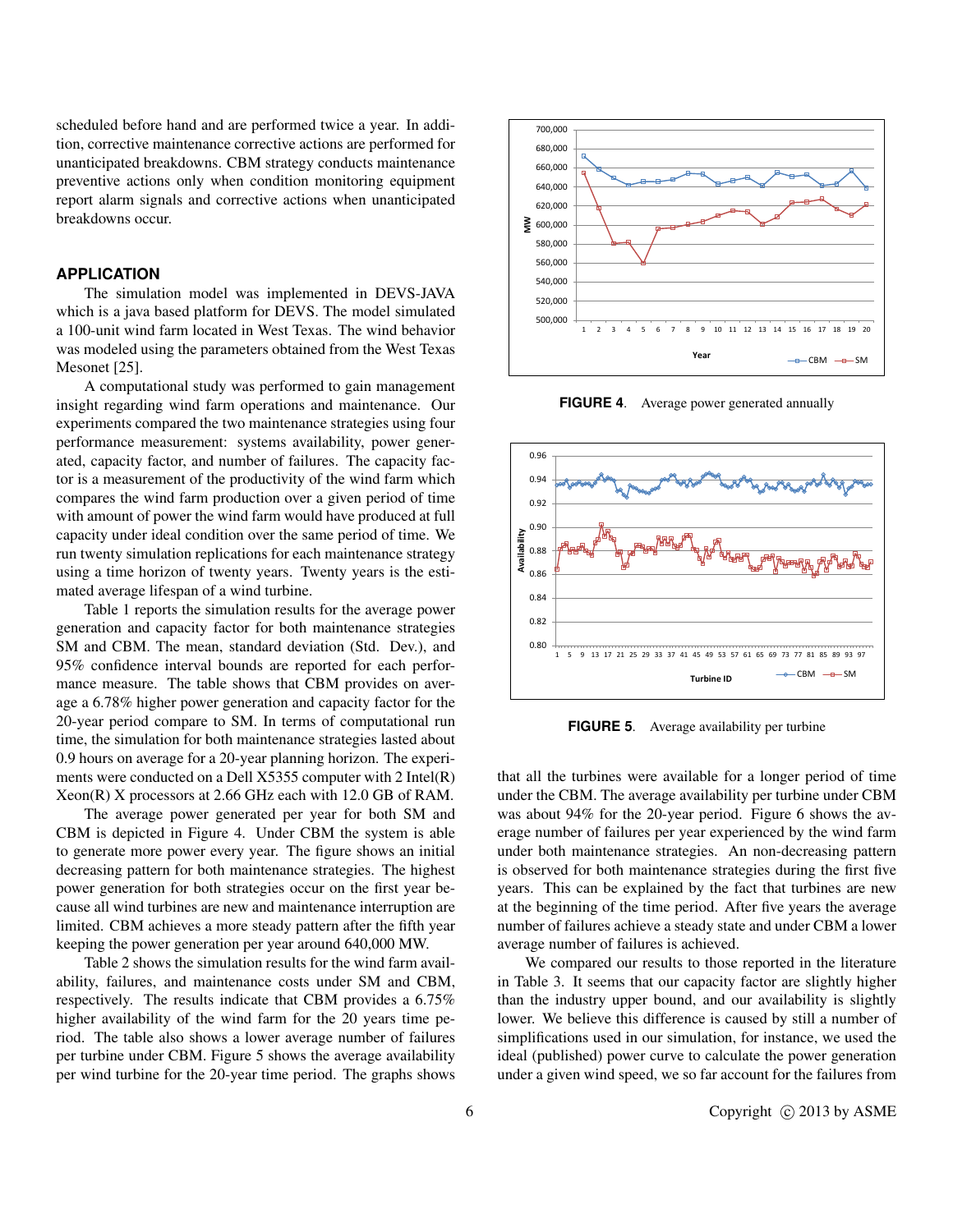|                      | <b>SM</b>     |          | <b>CBM</b>    |          |  |  |
|----------------------|---------------|----------|---------------|----------|--|--|
|                      | Mean          | StDev    | Mean          | StDev    |  |  |
| Generated Power (MW) | 12,165,137.72 | 8,701.08 | 12,989,792.63 | 7,688.64 |  |  |
| Capacity Factor      | 0.427         | 0.001    | 0.456         | 0.001    |  |  |
| CPU Time (secs)      | 3,290.05      | 50.55    | 3,219.47      | 41.05    |  |  |

**TABLE 1**. Simulation results for power generation and capacity factor

| <b>TABLE 2.</b> Simulation results for availability and failures |       |                   |             |              |
|------------------------------------------------------------------|-------|-------------------|-------------|--------------|
|                                                                  | SМ    |                   | <b>CBM</b>  |              |
| Performance measure                                              | Mean  | StDev             | Mean        | <b>StDev</b> |
| Availability                                                     | 0.877 | 0.001             | $\pm 0.936$ | 0.001        |
| Failures per wind turbine per year                               | 0.545 | $0.004 \pm 0.232$ |             | 0.011        |

**TABLE 2**. Simulation results for availability and failures



**FIGURE 6**. Average number of failures per year

only four major turbine components, and we did not consider the possibility of curtailment yet.

# **DISCUSSION AND CONCLUSIONS**

Wind farms contain a group of individual wind turbines which use wind power to generate electricity and provide a source of clean and renewable energy. A commercial wind farm usually accommodates more than one hundred turbine in a remotely located area with high speed winds throughout the year. Due to rough weather conditions and seasonal variations, wind turbines experience stochastic forces that lead to components degradation and failures which lead to costly repairs. Consequently, scheduling maintenance actions to avoid wind turbine component failures is very critical.

In this paper we present a DEVS wind farm simulation model. This simulation consider the degradation of multiple component within the wind turbine model and consider multiple turbines. The simulation allows for computing several performance measures such as power generation, capacity factor, wind farm availability, and failure rates. The simulation model provides a useful tool for selecting effective operation and maintenance actions based on scheduled maintenance (SM) and condition-based maintenance (CBM), respectively. Computational results based on a real setting using historical wind data are consistent with the values encountered in practice. Our computational study shows that CBM provides on average 6.78% higher generation and capacity factor over a 20-year period compared to SM.

The extra power generated presents the benefit of using CBM for wind farm maintenance. Of course, people need to be aware that using CBM is usually a little more expensive. So the ultimate economic benefit will have to be decided when the extra cost is also accounted for. This cost-benefit analysis can be done as long as the cost data are available. So far the type of data is scarce in the public domain or in the literature. We hope that this analysis can be addressed in the future work.

#### **REFERENCES**

- [1] Byon, E., Ntaimo, L., and Ding, Y. "Optimal maintenance strategies for wind power systems under stochastic weather conditions". *IEEE Transactions On Reliability, 59*, pp. 393–404.
- [2] Byon, E., and Ding, Y., 2009. "Season-dependent condition-based maintenance for a wind turbine using a partially observed Markov decision process". *IEEE Trans-*